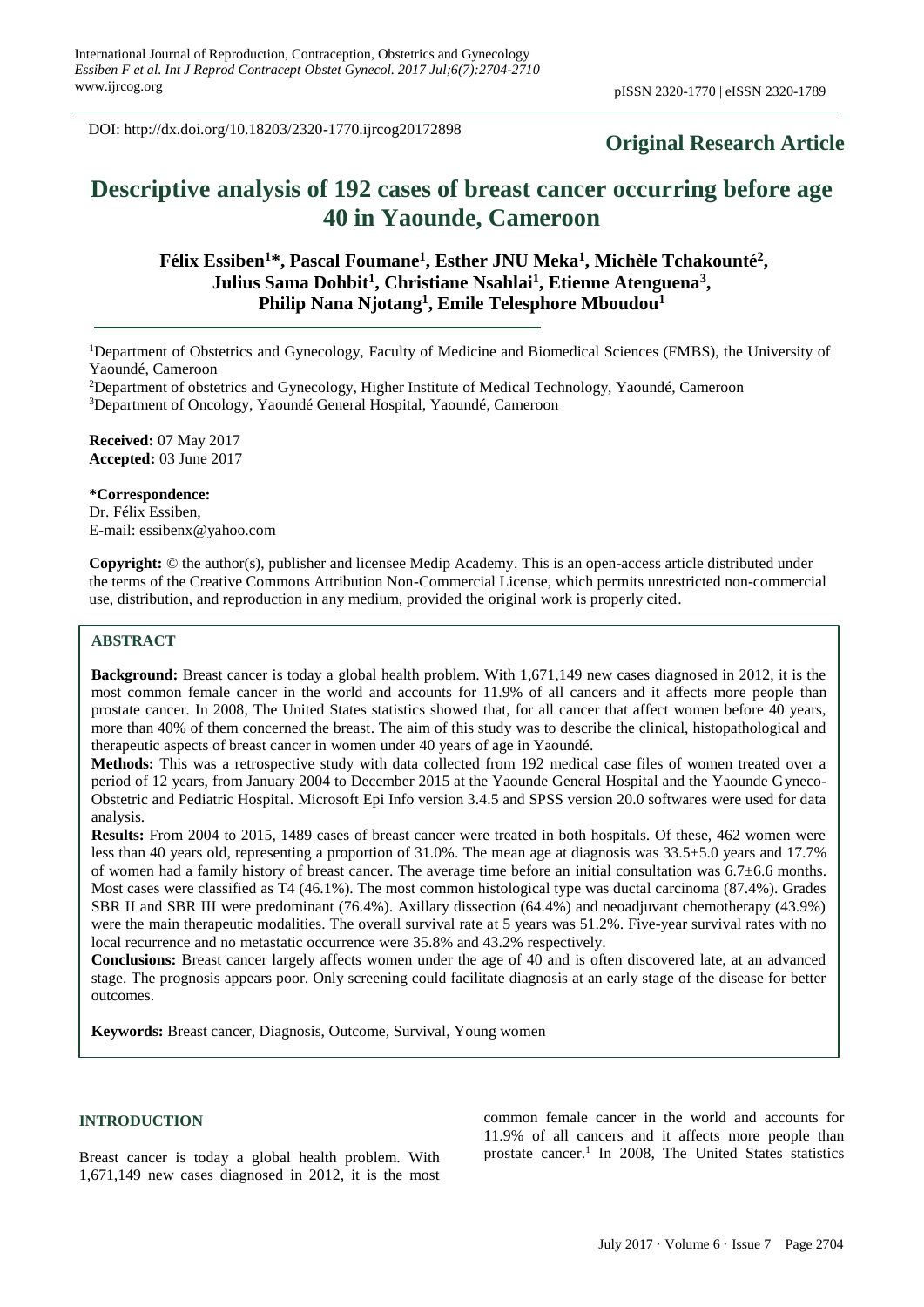showed that, for all cancer that affect women before 40 years, more than 40% of them concerned the breast.<sup>2</sup>

Although many authors argue that breast cancer in young women is rare, the proportion of women under 40 years treated for breast cancer is increasing. This proportion often described in the literature, varies between 6.6% and 31.6%.2-5

These disparate findings could be justified by the quality of the screening modalities. Changes in lifestyles of young women such as an unhealthy quality of life, lack of physical activity, stressful living conditions as suggested by Yeo et al, and most likely the population's greater access to care can explain the increasing incidence of breast cancer by age 40.<sup>6</sup>

In Cameroon, breast cancer accounts for 18.5% of all cancers in the community. It is the first cancer affecting woman with a frequency of 30%, followed by cervical cancer.<sup>7</sup> In 2011, Kemfang et al found that about 31.9% of breast cancers occur before the age of 40.<sup>8</sup>

According to Chollet-Hinton et al, breast cancer in young women is etiologically and biologically different from that in elderly women.<sup>9</sup> A younger age is likely a pejorative independent prognostic factor of breast cancer because the tumors in young women seem to be more aggressive than those of older women, due to their clinical and histopathological characteristics.5,6,10-12 Several other factors may also contribute to this: limited knowledge and awareness of the disease in this age group, diagnosis at advanced stages of disease, limited access to screening facilities and personal and social costs of care.

The clinical management must take into consideration the aesthetic and psychological consequences on the patient, as well as her sexuality and the preservation of fertility. To minimize poor outcomes in patients, these prognostic and contextual factors must be taken into account. Conservative treatment is preferred in young women. Although the therapeutic means needed for acceptable survival are many, they are often limited in the context of resources-scarce country like Cameroon.

The aim of this study was to describe the characteristics of breast cancer in young women in our environment with emphasis on the clinical and histopathological aspects and also the therapeutic approaches to improve the management and survival of these patients.

#### **METHODS**

This was a cross-sectional study with a retrospective data collection on breast cancer in women under 40 years of age who were treated from 1 January 2004 to 31 December 2015 (a 12-year period), at the gynecology unit of the Gyneco-Obstetric and Pediatric Hospital of Yaoundé and the Medical Oncology Department of the General Hospital of Yaoundé, two reference centers for the management of breast cancer from Central Africa sub-region in general and in Cameroon in particular

After obtaining ethical clearance, the epidemiological, clinical, histopathological and therapeutic parameters were collected from all the patients' files. All these data were entered in a pre-tested data sheet and analyzed using the software Epi info version 3.4.5 and SPSS version 20.0.

The study performed by 5-year range age groups based on the age of the youngest patient in our cohort. Patients who had never delivered were called nulliparous, those with 1 and 2 children were called pauciparous, those with 3 to 5 children were multiparous, and grand multiparous were those with more than 5 children. The UICC TNM classification was used to stage the disease. The Scarff-Bloom-Richardson (SBR) grade was used to specify the degree of differentiation of the tumors on pathological examination. The following chemotherapy protocols used were: FAC (5-Fluoro-Uracil, Adriamycin and Cyclophosphamide) and monotherapy with Taxotere. Hormone therapy and target therapies used tamoxifen and trastuzumab respectively.

Quantitative variables were presented as mean and standard deviation. Qualitative variables were expressed as frequency and percentage. Survival was calculated using the Kaplan-Meier survival curve. Survival was assessed by considering the date of origin as the date of the first therapeutic gesture and the end-point as the date of occurrence of the event (death) or the date of the last news. The time of study participation was the time between the initiation of the first therapeutic gesture and the date of the occurrence of the event or date of the last news.

#### **RESULTS**

From 2004 to 2015, 1489 cases of breast cancer were treated in both hospitals. Of these, 462 women were less than 40 years old, this represents a proportion of 31.0% (462/1489). Out of these only 192 medical case files of cancer patients aged less than 40 years could be analyzed.

#### *Clinical characteristics of patients*

The clinical characteristics of the patients are described in Table 1. The average age of the patients was  $33.5 \pm 5.0$ years with extremes of 20 and 40 years). Patients aged between 35 and 40 years accounted for 51.6% (99/192) (Table 1). Most of the patients had given birth at least once in their life (88.0%, 169/192).

The mean age of onset of menarche was  $13.5\pm1.6$  years with 10 and 18 years being the lower and upper limits, respectively. Women on oral contraceptives accounted for 15.6% (30/192) of cases.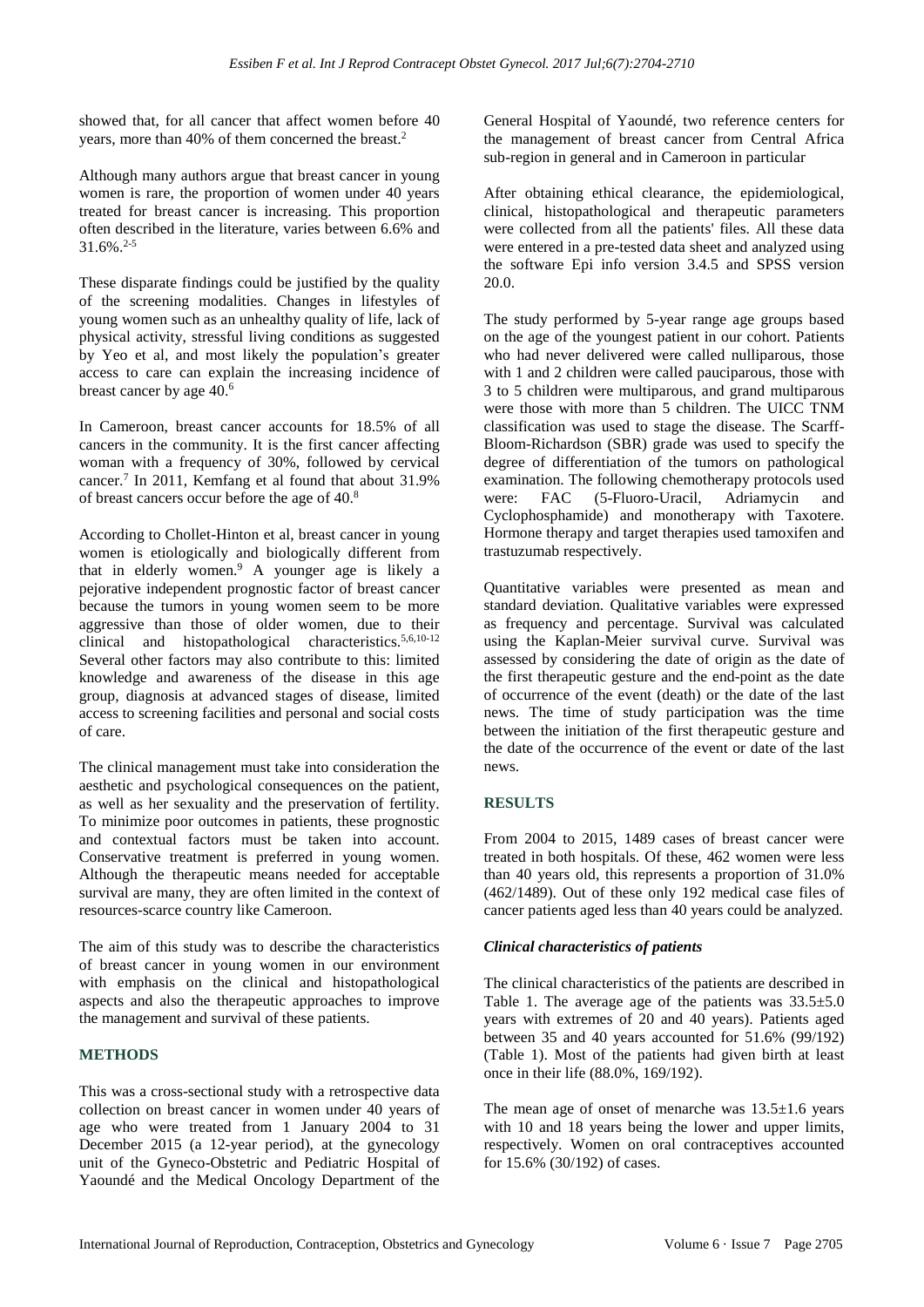**Table 1: Clinical data of the patients (n=192).**

| <b>Variables</b>                      |                       | No. of   | <b>Frequency</b> |
|---------------------------------------|-----------------------|----------|------------------|
|                                       |                       | patients | (%)              |
| consultation<br>delay (month)         | $\leq$ 3              | 74       | 38.5             |
|                                       | $3-6$                 | 48       | 25.0             |
|                                       | $6 - 12$              | 57       | 29.7             |
|                                       | >12                   | 13       | 6.8              |
| Age groups                            | $20 - 25$             | 10       | 5.2              |
|                                       | 25-30                 | 29       | 15.1             |
|                                       | $30 - 35$             | 54       | 28.1             |
|                                       | 35-40                 | 99       | 51.6             |
| Number of<br>term<br>deliveries       | $\boldsymbol{0}$      | 18       | 9.4              |
|                                       | $1 - 2$               | 46       | 24.0             |
|                                       | $3-4$                 | 82       | 42.7             |
|                                       | $\geq 5$              | 46       | 24.0             |
| Age at<br>menarche                    | <12                   | 49       | 25.5             |
|                                       | >12                   | 125      | 65.1             |
|                                       | Not<br>specified      | 18       | 9.4              |
| Use of oral<br>contraceptives         | yes                   | 30       | 15.6             |
|                                       | N <sub>o</sub>        | 162      | 84.4             |
| History of<br>breastfeeding           | yes                   | 129      | 67.2             |
|                                       | No                    | 63       | 32.8             |
| Family<br>history of<br>breast cancer | yes                   | 34       | 17.7             |
|                                       | N <sub>o</sub>        | 158      | 82.3             |
| Topography<br>of the tumor            | left breast           | 107      | 55.7             |
|                                       | right breast          | 80       | 41.7             |
|                                       | bilateral<br>disease  | 5        | 2.6              |
| Tumor size                            | Tx                    | 10       | 5.2              |
|                                       | T1                    | 7        | 3.6              |
|                                       | T <sub>2</sub>        | 37       | 19.3             |
|                                       | T <sub>3</sub>        | 49       | 25.5             |
|                                       | T <sub>4</sub>        | 89       | 46.4             |
| Presence of<br>lymph nodes            | <b>N</b> <sub>x</sub> | 16       | 8.3              |
|                                       | N <sub>0</sub>        | 43       | 22.4             |
|                                       | N1                    | 92       | 47.9             |
|                                       | N2                    | 31       | 16.1             |
|                                       | N <sub>3</sub>        | 10       | 5.2              |
| Metastasis                            | Mx                    | 125      | 65.1             |
|                                       | M <sub>0</sub>        | 41       | 21.4             |
|                                       | M1                    | 26       | 13.5             |
| Clinical stage                        | Stage I               | 2        | 1.0              |
|                                       | Stage II              | 46       | 24.0             |
|                                       | Stage III             | 127      | 66.1             |
|                                       | <b>Stage IV</b>       | 17       | 8.9              |

The median duration of oral contraceptive use was 2 years with the shortest and longest periods of usage ranging from 3 months to 22 years respectively. The mean age of patients at the first pregnancy was 22.6±4.9 years with lower and upper limits of ages 13 and 38 years, respectively. Most of our patients breastfed their babies (67.2%, 129/192). A family history of breast cancer was found in 17.7% (34/192) of cases.

#### **Table 2: Pathological data of the patients (n=192).**

| <b>Variables</b>                  |                      |     |       |
|-----------------------------------|----------------------|-----|-------|
| Histologic<br>type                | Ductal<br>carcinoma  | 170 | 88.5  |
|                                   | Lobular<br>carcinoma | 12  | 6.3   |
|                                   | Breast sarcoma       | 5   | 2.6   |
|                                   | others               | 5   | 2.6   |
| Histologic<br>grade               | SBR <sub>1</sub>     | 22  | 11.4  |
|                                   | SBR <sub>2</sub>     | 147 | 76.6  |
|                                   | SBR <sub>3</sub>     | 23  | 12    |
| Search of<br>hormone<br>receptors | yes                  | 16  | 8.3   |
|                                   | n <sub>0</sub>       | 176 | 91.67 |
| Lymph<br>node<br>involvement      | yes                  | 99  | 51.6  |
|                                   | no                   | 55  | 28.6  |
|                                   | Not specified        | 38  | 19.8  |
| Search for<br>CA 15-3<br>level    | yes                  | 44  | 22.9  |
|                                   | no                   | 148 | 77.1  |
| Search for<br>Ki67                | yes                  | 12  | 6.3   |
|                                   | no                   | 180 | 93.7  |

The average delay time for initial consultation was 6.7±6.6 months (range between 7 days and 3 years). The time between the appearance of the first symptoms and the date of the first consultation was less than or equal to 3 months in 38.5% (74/192) of patients. The presence of a breast nodule was the most common reason for consultation (81.8%, 157/192).

The left breast was most affected (55.7%, 107/192). The upper-outer quadrant was the most frequent location (73.4%, 141/192). The mean breast nodule size at admission was  $6.9\pm3.8$  cm (range between 1 and 20 cm) and 55.7% (88/158) of the patients had a nodule of more than 5 cm diameter. Lymph nodes were involved in 57.8% (111/192) of cases.

We found that most patients were diagnosed at a locally advanced stage (T4 and T3) of the disease that is 71.8% (138/192) and axillary lymph nodes were positive in 47.9% (92/192) of patients. Distant metastases were found in 13.5% (26/192) of cases at the time of diagnosis.

#### *Histopathological characteristics of tumors*

Pathological data are reported in Table 2. Ductal carcinoma was the most common histological type with 87.5% (168/192) of cases and the histological SBR grade was high (2 and 3) in 88.5% (170/192) of patients. Lymph node was affected in 68.8% (99/144) of cases. Hormone receptors were searched for in 8.3% (16/192) of patients and were present in 62.5% (10/16) of them.

The level of CA15-3 was not often sought (22.9%, 44/192), but was high in 43.2% (19/44) of cases. The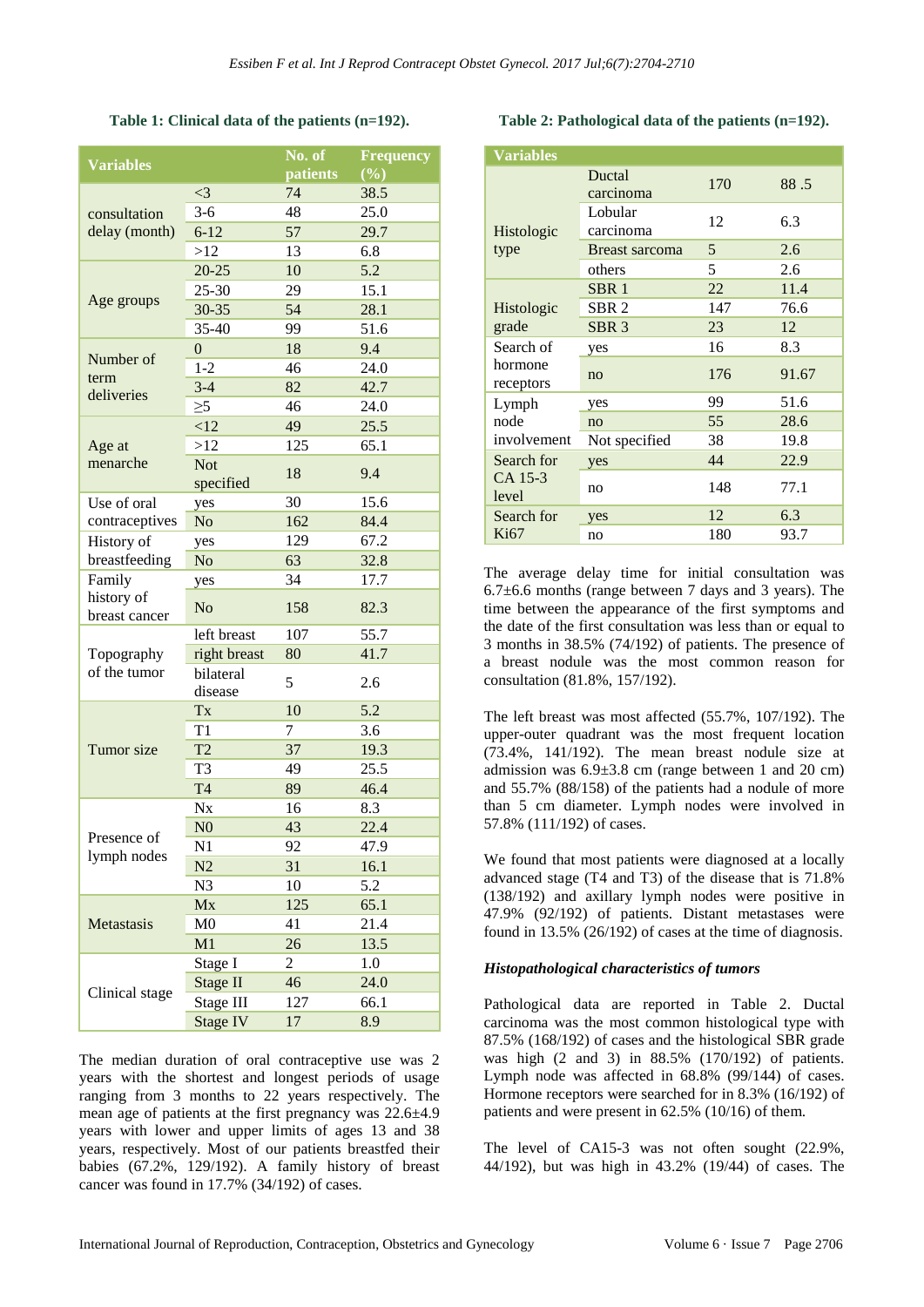Ki67 receptor was searched in 6.3% (12/192) of the patients and was present in 75.0% (9/12) of cases.

#### *Therapeutic aspects*

The treatment modalities are shown in Figure 1. Chemotherapy was the first-line therapy in 43.8% (84/192) of patients, however overall 84.9% (163/192) of patients received chemotherapy.



#### **Figure 1: Distribution of patients based on type of treatment (n=192).**

Surgery, when performed (75.0%, 144/192), was most often radical mastectomy with axillary lymphadenectomy (81.9%, 118/144).

After an average follow-up of 8.1 months, 27.6% (53/192) of patients experienced a relapse of the disease, as assessed by locoregional recurrence (19.3%, 37/192), distant metastasis (17.2%, 33/192) or contralateral breast cancer (13.5%, 5/37). The most frequent metastatic recurrence site was in the lungs (69.7%, 23/33).

The overall 5-year survival rate was 51.2% (Figure 2). The non-event 5-year survival rate was 35.8% (Figure 3).

The five-year survival rate without loco-regional recurrence was 39.3% (Figure 4). The 5-year survival rate without metastatic recurrence was 43.2% (Figure 5).



**Figure 2: Overall survival curve.**

The mean time to locoregional recurrence was  $60.7\pm6.2$ months with upper and lower limits of 48 and 73 months, respectively, whereas the mean time to relapse metastasis was  $69.0\text{±}6.5$  months with extremes of 56 and 81 months.



**Figure 3: Event-free survival curve.**



**Figure 4: Survival curve without metastatic relapse.**



**Figure 5: Survival curve without loco regional relapse.**

#### **DISCUSSION**

The proportion of women under the age of 40 years with breast cancer in our study is comparable to that previously reported by Kemfang et al in Cameroon.<sup>8</sup> This rate is higher than those described elsewhere.<sup>2,3,5</sup> In a study done in Cameroon, Essiben et al found that women with breast cancer were often under the age of 50 years.<sup>13</sup>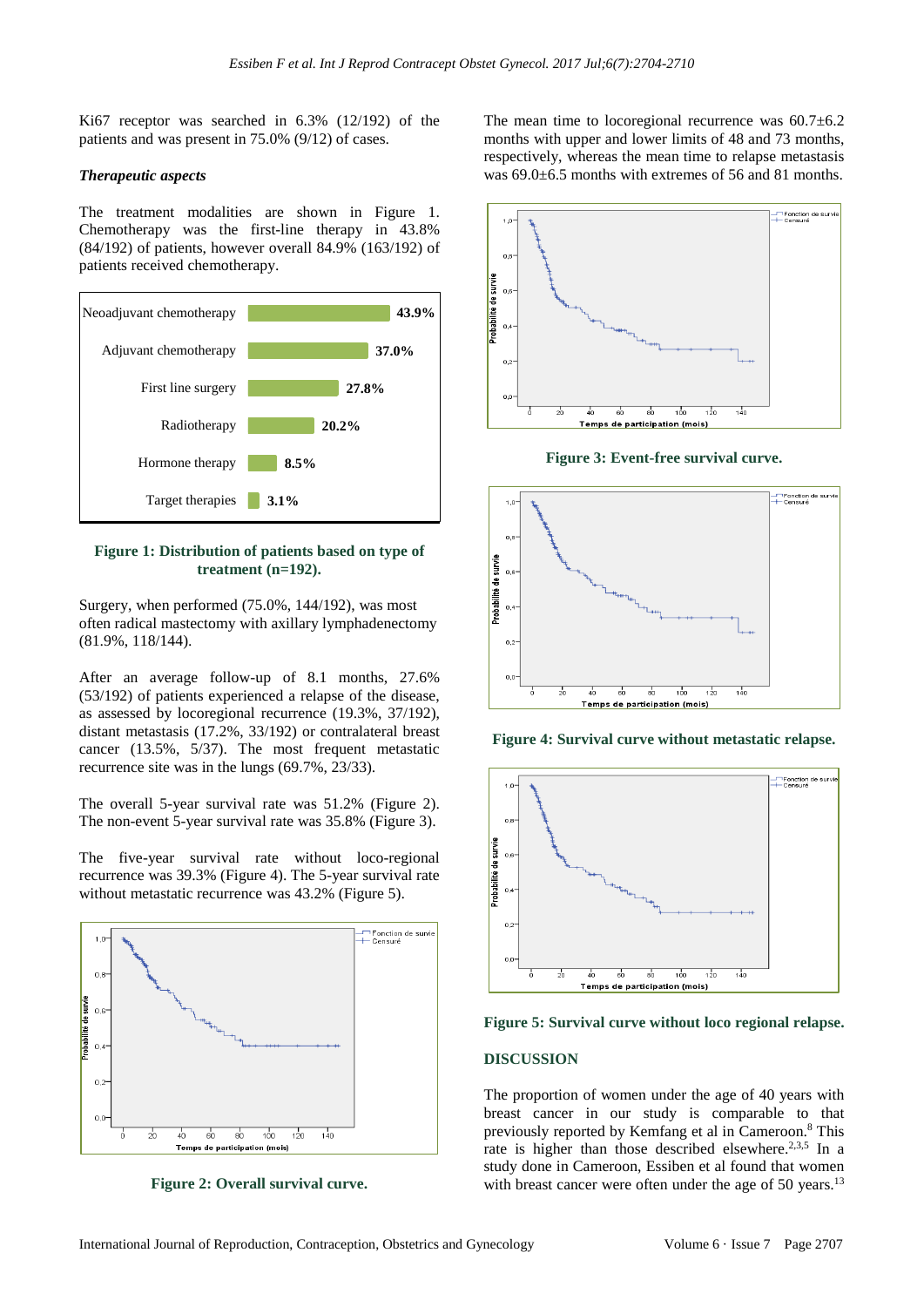The short life expectancy of women in Cameroon means that women die before they develop breast cancer, which may explain the high proportion of young women in the population of women with breast cancer.

The role of parity and breastfeeding in the occurrence of breast cancers is controversial in the literature. In 2016, Chollet-Hinton et al showed that parity is associated with a higher risk of breast cancer in young women in the United States9. High parity would increase the risk of normal cell transformation to tumor cells during tissue maturation that occurs during each pregnancy.<sup>14</sup> However, other authors have accused nulliparity, attributing this to the inducers of the cellular multiplication, estradiol and the prolactin, whose levels are higher in the nulliparous women.6,15,16 There were few nulliparous women in our study. Essiben et al showed that, nulliparity was a protective factor in Cameroon.<sup>17</sup>

In our study, most women had breastfed. The protective role of breast-feeding, also referred to by Chollet-Hinton et al in the United States, was questioned by Merviel et al, in France for whom the risk of cancer is increased by nulliparity and absence of breastfeeding.<sup>9,15</sup> These two factors have contradictory effects in our results.

The search for a genetic background in a breast cancer is indicated when the woman is young. The presence of breast cancer in the family history significantly increases the risk.<sup>18</sup> Genetic factors are also incriminated when the woman is very young. A significant proportion of women in our cohort (17.7%) had a family history of breast cancer, which is close to the studies already published.<sup>19</sup> Genetic mutations are not often tested in our environment, because either patients do not have enough financial resources, or the limited technical expertise in running these tests.

Breast cancer before the age of 40 has its peculiarities. Its diagnosis can be influenced by factors described in the literature.<sup>2,6,9,15</sup> About half of the women in our cohort were under 35 years of age. The sensitivity of diagnostic tests is lower in young women. The density of mammary tissue decreases the sensitivity of self-examination and mammography.20,21 The low index of suspicion of cancer in younger patient often leads to misdiagnosis at early stage.

Young women's breast cancer is often diagnosed at an advanced stage. 11,22-24 An abnormally long duration prior to consultation helps explain this finding. It was more than 6 months in our study with the vast majority of cancers diagnosed at a locally advanced or metastatic stage. This is consistent with studies previously done in Cameroon and elsewhere.5,8 This delay in consultation could be attributed to the rapid progression of the disease among young women who, although they themselves discovered their cancers, did not seek medical help for various reasons.<sup>24,25</sup>

Regardless of their ages, the population's selfexamination of the breasts and immediate consultation in case of anomaly favor early diagnosis and therefore an appropriate management. The histological features that make breast cancer of the young woman more aggressive are not sought in our environment. However, this may help to improve management and consequently establish disease prognosis. The onerous nature of diagnostic facilities limits access to these technologies. The search for hormone receptors was carried out only in a very small number of patients. This limited the eligibility for endocrine adjuvant therapies such as targeted therapy or hormone therapy. Other studies have found similar findings.26,27

Chemotherapy was often first-line therapy due to the advanced stage of the disease. Chemotherapy is more beneficial for young women because it significantly reduces the risk of local recurrence and mortality.<sup>28</sup> Young women tend to prefer conservative treatment.<sup>29,30</sup> It is the preferred therapeutic choice because radical treatment is mutilating and deleterious for women's psychology. Unfortunately, radical mastectomy was most often performed in present study. This is justified by the limited financial resources of the patients, the advanced stage of the disease at the time of diagnosis and the limited means of investigation and treatment. Moreover, access to chemotherapy and radiotherapy is often limited even if patients are able to pay for.

Limited access to adjuvant therapies due to financial constraints may explain the high rates of recurrence observed in our cohort. There is no health insurance system to help in the cost of treatment. More than onethird of the patients had recurrence in the year of treatment. Overall survival was poor. Other authors have reported better results.<sup>5,19</sup>

The study results are due to inadequate diagnostic and management services. Pathologic diagnosis is insufficient. Innovative techniques for determining the characteristics of tumors for better management are not accessible.

# *Limitations*

Limitations of this study were the sample size, compounded by incomplete information contained in the medical records as well as absence of a significant part of the records of patients treated for breast cancer in both services.

# **CONCLUSION**

The proportion of women under the age of 40 suffering from breast cancer is high. A family history of breast cancer seems to play an important role. Late diagnosis affects therapeutic outcome.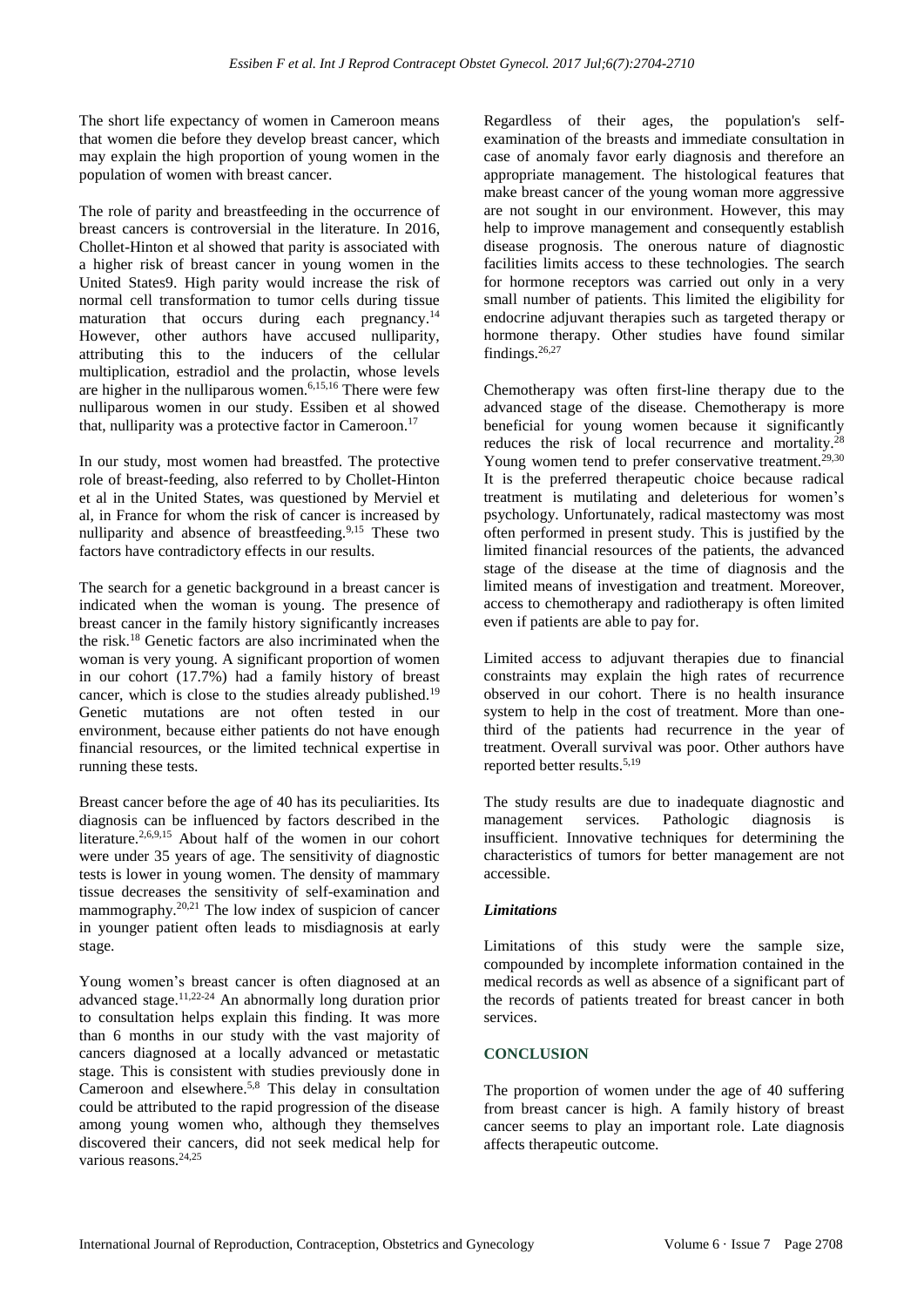The education of women of all ages in self-screening, improved access to histological and prognostic diagnostic tools and greater accessibility to all therapeutic modalities could improve survival of breast cancer in women under the age of 40 in Cameroon.

# **ACKNOWLEDGMENTS**

Authors would like to thank Dr Tongo Passo Aimé marcel for its contribution to the study. The authors wish also to acknowledge the authorities of the Yaoundé Gynaeco-obstetric and Paediatric Hospital (YGOPH) and the Yaoundé General Hospital (YGH) who allowed to carry out the study in their institutions.

*Funding: No funding sources*

*Conflict of interest: None declared Ethical approval: The study was approved by the Institutional Ethics Committee of YGOPH*

# **REFERENCES**

- 1. International Agency for Research on Cancer Globocan 2012: estimated cancer incidence, mortality and prevalence worldwide in 2012/populations fact sheets. 2012. Available at http://globocan.iarc.fr/pages/fact\_sheets\_population. aspx.
- 2. Anders CK, Johnson R, Litton J, Phillips M, Bleyer A. Breast Cancer Before Age 40 Years. Semin Oncol. 2009;36(3):237-49. WB Saunders
- 3. Kheirelseid EAH, Boggs JME, Curran C, Glynn RW, Dooley C, Sweeney KJ, et al. Younger age as a prognostic indicator in breast cancer: A cohort study. BMC Cancer. 2011;11:383.
- 4. Thangjam S, Laishram RS, Debnath K. Breast carcinoma in young females below the age of 40 years: A histopathological perspective. South Asian J Cancer. 2014;3:97-100.
- 5. Slaoui M, Mouh FZ, Ghanname I, Razine R, El Mzibri M, Amrani M. Outcome of breast cancer in moroccan young women correlated to clinicpathological features, risk factors and treatment: a comparative study of 716 cases in a single institution. PLoS ONE 11 (10): e0164841.
- 6. Yeo W, Lee HM, Chan A, Chan EY, Chan MC, Chan KW et al. Risk factors and natural history of breast cancer in younger Chinese women. World J Clin Oncol. 2014;5(5):1097-106.
- 7. Enow Orock GE, Ndom P, Doh AS. Current cancer incidence and trends in Yaounde, Cameroon. Oncol. Gastroenterol Hepatol Rep. 2012;1(1):58-63.
- 8. Kemfang NJD, Yomi J, Kasia JM, Mawamba Y, Ekortarh AC, Vlastos G. Breast cancer profile in a group of patients followed up at the radiation therapy unit of the Yaounde General Hospital, Cameroon. Obstet Gynecol Int. 2011;2011:143506.
- 9. Chollet-Hinton L, Anders CK, Tse CK, Bell MB, Yang YC, Carey LA, et al. Breast cancer biologic and etiologic heterogeneity by young age and

menopausal status in the Carolina Breast Cancer study: a case-control study. Breast Cancer Res. 2016;18(1):79.

- 10. Lee MK, Varzi LA, Chung DU, Cao M, Gornbein J, Apple SK, et al. The effect of young age in hormone receptor positive breast cancer. Biomed Res Int. 2015;2015:325715.
- 11. Bano R, Salim M, Abid M, Akif Zaidi, Khan AI. Prognosis of breast cancer in very young age (less than 30 years). J Cancer Allied Spec. 2016;2(1):4.
- 12. Mazeh H, Sagiv I, Katz D, Freund HR, Peretz T, Allweis TM. Association between patient age, volume of breast tissue excised, and local recurrence. The J Surg Res. 2013,181(2):187-192.
- 13. Essiben F, Foumane P, Mboudou E, Dohbit J, Mve Koh V, Ndom P. Diagnosis and Treatment of Breast Cancer in Cameroon: A Series of 65 Cases. Mali Medical. 2013;28:1-5.
- 14. Butt S, Borgquist S, Garne JP, Landberg G, Tengrup I, Olsson A et al. Parity in relation to survival following breast cancer. Eur J Surg Oncol. 2009;35(7):702-8.
- 15. Merviel P, Jouvance O, Naepels P, Fauvet R, Cabrygoubet R, Gagneur O, et al. Are there still risk factors for the onset of breast cancer? Gynecol Obstet Fertil. 2010;39́(2011):486-90.
- 16. Parsa P, Parsa B. Effects of reproductive factors on risk of breast cancer. Asian Pac J Cancer Prev. 2009;10:545-50.
- 17. Essiben F, Foumane P, Meka ENU, Soh PS, Dohbit JD, Osogo E, et al. Risk factors for breast cancer: a case-control study of 315 women followed in the Gynecology and Oncology Departments of Two University Teaching Hospitals in Yaounde, Cameroon. Open J Obstet Gynecol. 2016;6:676-88. Available at a state at a state at a state at a state at a state at a state at a state at a state at a state at a state at a state at a state at a state at a state at a state at a state at a state at a state at a state at

http://dx.doi.org/10.4236/ojog.2016.612085.

- 18. Ravdin PM, Cronin KA, Howlader N, Berg CD, Chlebowski RT, Feuer EJ, et al. The decrease in breast-cancer incidence in 2003 in the United States. N Engl J Med. 2007;356(16):1670-4.
- 19. Bakkali H, Marchal C, Lesur- Schwander A, Verhaeghe JL. Breast cancer in women aged 30 and under. Cancer Radiother. 2003;7:153-9.
- 20. Boufettal H, Noun M, Samouh N. Breast cancer in young women in Morocco. Cancer Radiother. 2010 ;14:698-703.
- 21. Checka CM, Chun JE, Schnabel FR, Lee J, Toth H. The relationship of mammographic density and age: implications for breast cancer screening. AJR Am J Roentgenol. 2012;198(3):292-5.
- 22. Xiong Q, Valero V, Kau V, Kau SW, Taylor S, Smith TL, et al. Female patients with breast carcinoma age 30 years and younger have a poor prognosis: the M.D. Anderson Cancer Center experience. Cancer. 2001;92(10):2523-8.
- 23. Harirchi I, Kolahdoozan S, Karbakhsh M, Chegini N, Mohseni SM, Montazeri A, et al. Twenty years of breast cancer in Iran: downstaging without a formal screening program. Ann Oncol. 2011;22(1):93-7.